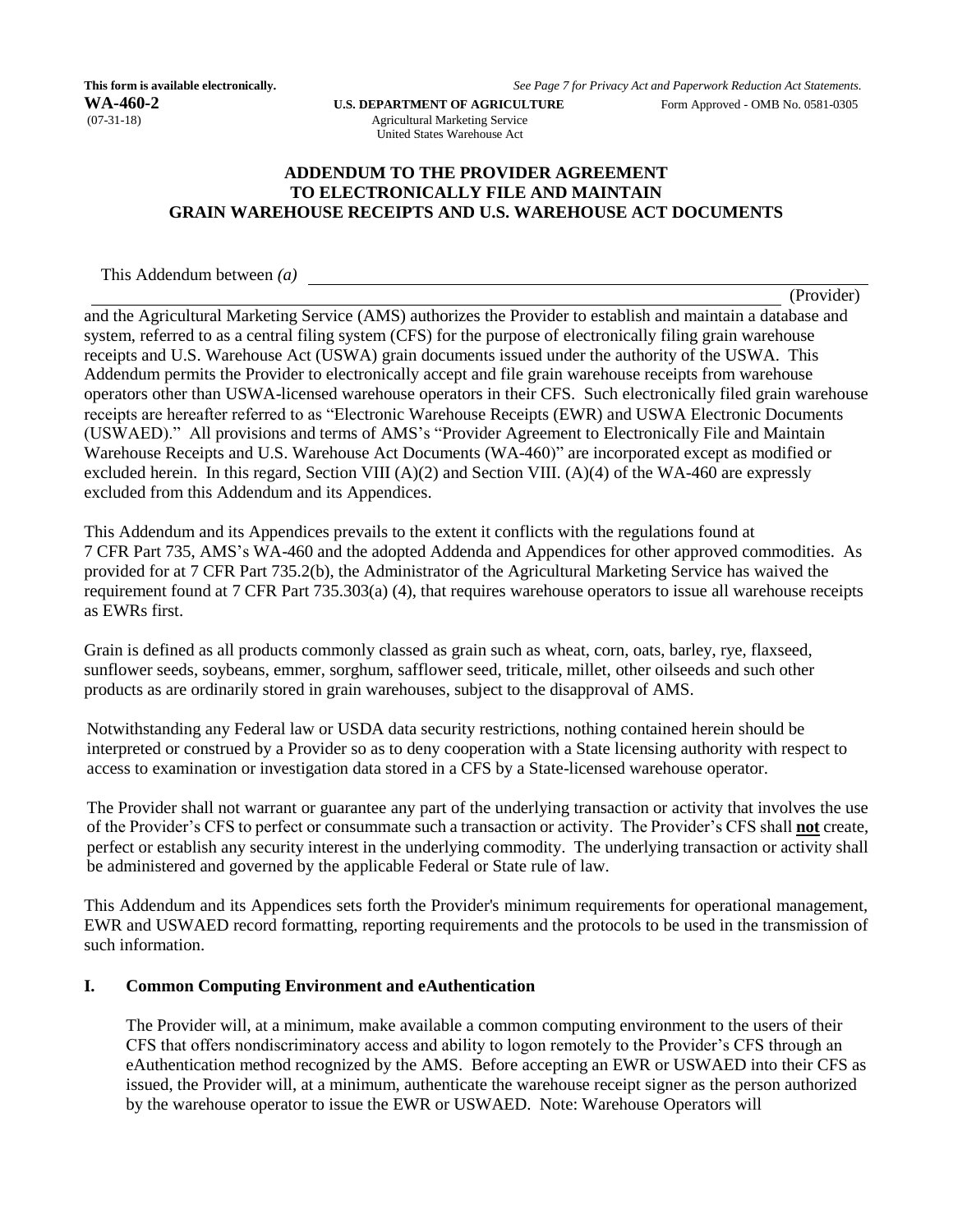be required to submit to USDA or their applicable licensing authority a separate and individual e-signature card for each authorized EWR or USWAED signer. It will be the responsibility of USDA or the applicable licensing authority, respectfully, to supply each applicable Provider with a complete and current listing of these authorized individuals.

# **II. Requirements for CFS, Client/User Notification and User Agreements**

The Provider will develop and operate its CFS and business services in such a manner that complies with each of the following requirements:

- A. **offers**, at a minimum, a user interface that enables information to be entered directly and concurrently from multiple and different web browsers;
- B. **accommodates** interface mechanisms that allow files to be transferred/downloaded or data to be transmitted from a client's/user's existing accounting software systems commonly used by the grain industry to populate the information fields contained in EWRs and other USWAEDs offered by the provider;
- C. **provides operational access** to the CFS 24 hours each day by its clients/users and AMS, except during designated or pre-arranged routine backup and maintenance periods. The provider shall notify AMS and clients/users no less than 48 hours prior to performing such backup and maintenance, stating the estimated time the CFS will be inoperable;
- D. **provides** a continuous period of uninterrupted access during the hours of 7:00 AM to 6:00 PM Central Time Zone. Routine backup and maintenance shall not be scheduled during these hours;
- E. **notifies** AMS and all affected clients/users immediately in situations when the CFS is idled for extraordinary maintenance or when CFS service is unexpectedly disrupted, setting forth the reasons and expected duration of periods in which the Provider cannot furnish access to its CFS;
- F. **notifies** AMS and affected clients/users immediately if any data related to an EWR or USWAED has been lost due to CFS's failure to operate in the normal manner;
- G. **notifies** the applicable licensing authority and affected clients/users immediately of any possible duplication of any EWR or USWAED issued under this Addendum and its Appendices with respect to the same agricultural product or any portion of that agricultural product while the EWR or USWAED is outstanding;
- H. **notifies** affected clients/users if the Provider's insurance policy is canceled at the same time USDA/AMS is notified, namely, no less than 60 calendar days prior to cancellation;
- I. **provides,** as authorized and permitted on a case-by-case basis by AMS, the comprehensive and continuous log and accompanying set of records that are, at a minimum, sufficient to allow for a reconstruction of the files, activities and events, including providing the affected client/user or holder with access to generate physical documents upon request pertaining to each EWR or USWAED that is: **(all apply)**
	- 1. issued,
	- 2. canceled,
	- 3. converted to paper,
	- 4. converted from paper,
	- 5. transferred or changed in any way,
	- 6. a "before" and "after" field,
	- 7. the date of change,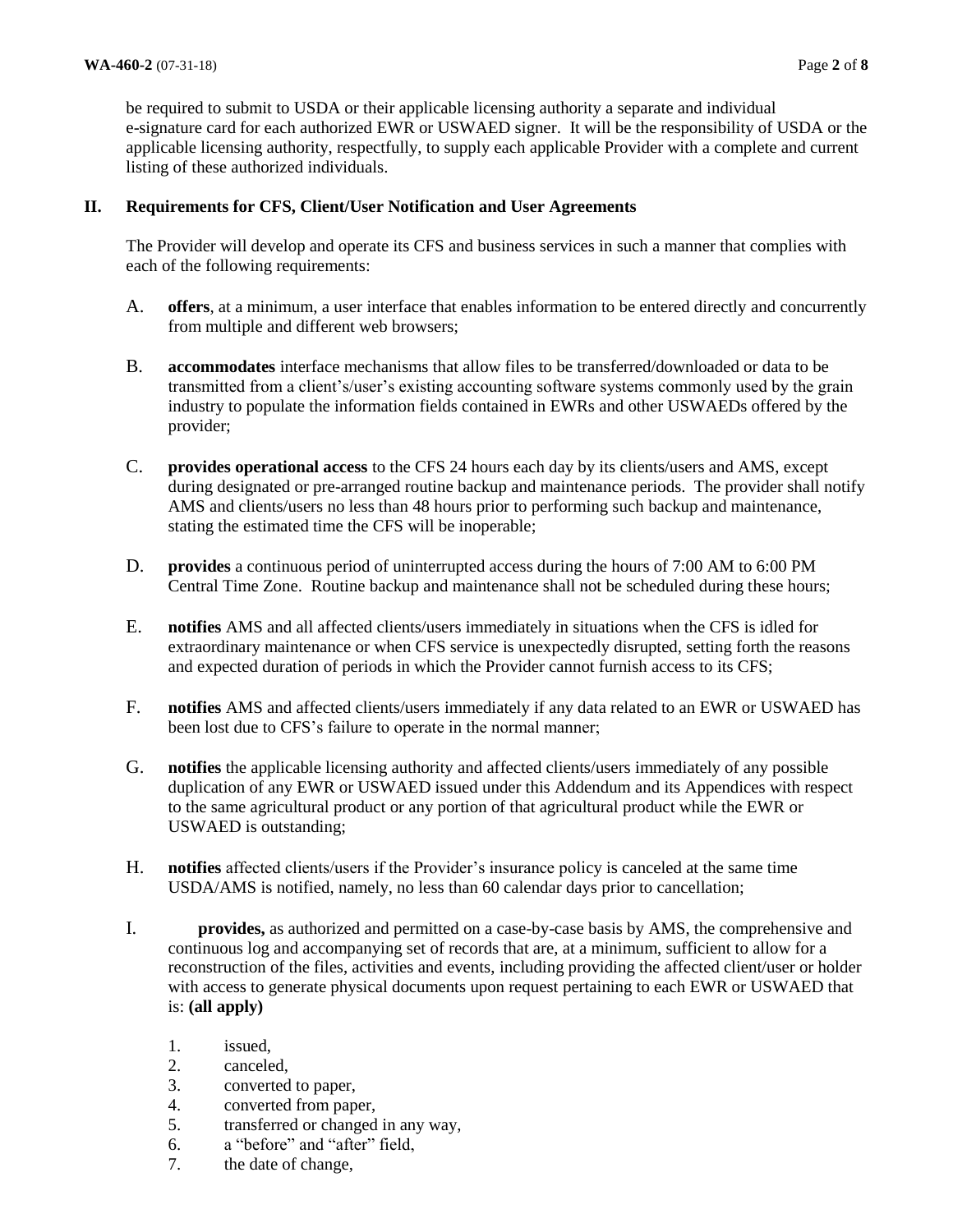- 8. the time of the change,
- 9. the identity of the user making the change, and
- 10. details of attempts to make unauthorized changes or access to document data.
- J. **assures the** continuous log and associated records maintained for such reconstruction are kept in secure storage for a period of 6 years after December 31 of the year the EWR is canceled or the date of performance for the USWAED;
- K. **furnishes** AMS with their current public tariff for public posting on AMS's publicly available web site that, at a minimum, states their charges for basic services involving receiving, filing, maintaining, and transmitting EWR and USWAED data;
- L. **furnishes** AMS and all clients/users a 60-calendar day advance notice of their intent to change any charges and rates. If the change(s) involve an increase in such charges or rates, no further increase shall occur for a minimum of one year after the effective date of the change(s). Further, the rates in effect at the time a client/user enters into a User Agreement with a Provider shall remain in effect for a minimum of one year, unless such rates are decreased and/or AMS grants the clients/users a waiver to change Providers pursuant to Section II. (M) of this Addendum;
- M. **enters into** a signed User Agreement with each client/user that sets forth the terms and conditions regarding the use of the Provider's CFS. Warehouse operators and other clients/users of the Provider's CFS shall become an *ex-facto* party to this Addendum and its Appendices upon their acceptance and execution of the Provider's User Agreement. The Provider's User Agreement with warehouse operators and other clients/users shall incorporate the specific duties and responsibilities, as set forth in the regulations found at 7 CFR Part 735, AMS's WA-460, this Addendum and its Appendices.

The User Agreement, among other things, shall incorporate the following statements:

- 1. Warehouse operators and other clients/users may change Providers only once a year, unless waived or modified by AMS;
- 2. If changing Providers, warehouse operators and other clients/users must: **(all)**
	- a. **notify** AMS, the current Provider, and their Licensing Authority, if applicable, 30 calendar days prior to the intended transfer date. Notification must include an exact date for the transfer;
	- b. **send** notices of the change to each holder of open EWRs and USWAEDs issued within the previous 12 months not less than 30 calendar days prior to the transfer date.

The notice must: **(all)**

- (1) **inform** their holders that no access to their EWRs and USWAEDs will be available on the intended transfer date; and
- (2) **clearly state** the last day that the current Provider will be utilized, and the first day that the new Provider will be effective; and
- c. **pay** all charges, including transfer charges, due the current Provider prior to the transfer of EWRs and USWAEDs to the new Provider.

**Note:** Failure to pay may delay the transfer of data files to the new Provider.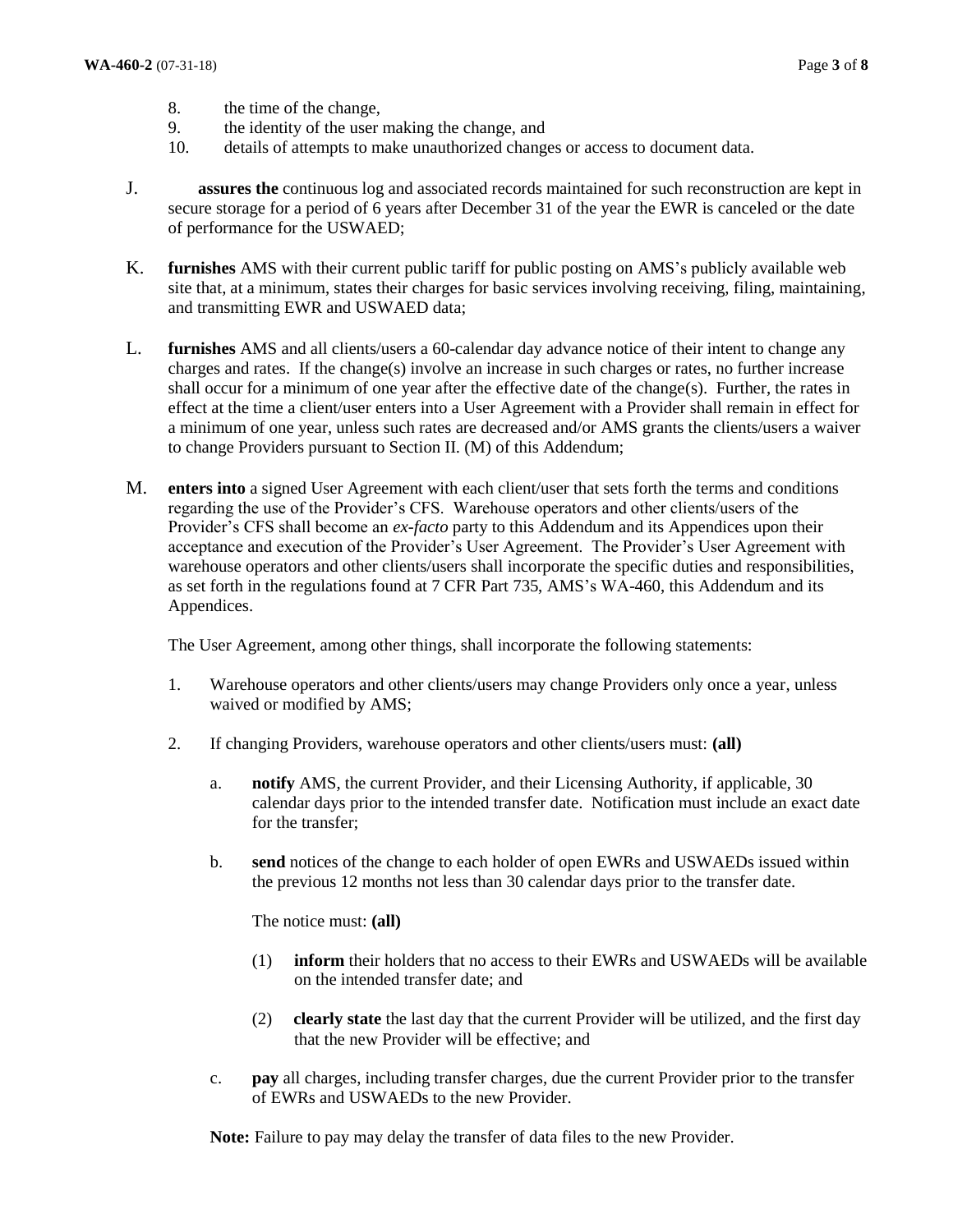- 3. Warehouse operators and other clients/users will be held severally liable for failing to follow the provisions set forth in Sections IV. D and E of this Addendum and its Appendices. Warehouse operators and other clients/users shall not commit fraud by: **(each)**
	- a. **issuing or holding** both a paper warehouse receipt and a EWR representing the same grain outstanding or uncanceled at the same time; or
	- b. **issuing or holding** both a USWA paper document and a USWAED representing the same agricultural product outstanding or performing at the same time; and
- 4. AMS reserves the right to suspend or terminate a warehouse operator or client's/user's right to access or use the Provider's CFS, pending an investigation, if they have a reasonable belief that a serious violation of Federal or State law and/or regulation has occurred.
- N. **ensures** that each warehouse operator has a current electronic profile for EWRs or USWAEDs that are issued on file with its applicable licensing authority. The electronic profile will consist of the same language and information contained in paper warehouse receipts or USWA documents, terms and conditions of the EWR or USWAED, common repetitious information, under whose authority the EWR or USWAED is issued, warehouse operator's lien, business organization type, and other information specific to the warehouse;
- O. **ensures** the on-site security of its computer hardware, software and data designed to prevent the destruction of its facilities and stored data and the unauthorized access to and distribution of EWR or USWAED information;
- P. **utilizes** state-of-the-art computer system security standards to protect its computer/CFS systems and backup systems used to store and disseminate EWRs and other USWAEDs;
- Q. **secures** data and all transmissions of data by using hardware and software approved by AMS;
- R. **requires** that, when transferring a warehouse operator's data to another Provider, a complete list of all holders of any active EWRs, USWAEDs or other electronic records maintained in its CFS be transferred to the new Provider and the applicable client/user;
- S. **requires** that, when receiving a transfer of a warehouse operator or other client's/user's data from another Provider, access be made to all holders and authorized users not later than 7:00 a.m. Central Time the day after the transfer date;
- T. **prevents and precludes** the warehouse operator or other client/user from making changes or modifications to any data field of a EWR or USWAED originally completed or intentionally left blank by the issuing warehouse operator or other client/user. However, the current holder may request a new EWR or USWAED at any time by making the issuing warehouse operator/client/user the holder of the EWR or USWAED before issuing the new EWR or USWAED;
- U. **makes** available a common template for EWRs and USWAEDs that contains information fields appropriate to the particular commodity;
- V. **maintains** the anonymity of each subsequent holder's identity; however, each subsequent holder will be able to view the identity of the previous holder only;
- W. **establishes** the chain of custody of the EWR and USWAED from the warehouse operator's or other client's/user's initial issuance to the initial holder, from the initial holder to a possible subsequent holder, from each subsequent holder to the next subsequent holder, from the last subsequent holder (or, initial holder if the EWR or USWAED was not negotiable) to the warehouse operator for load-out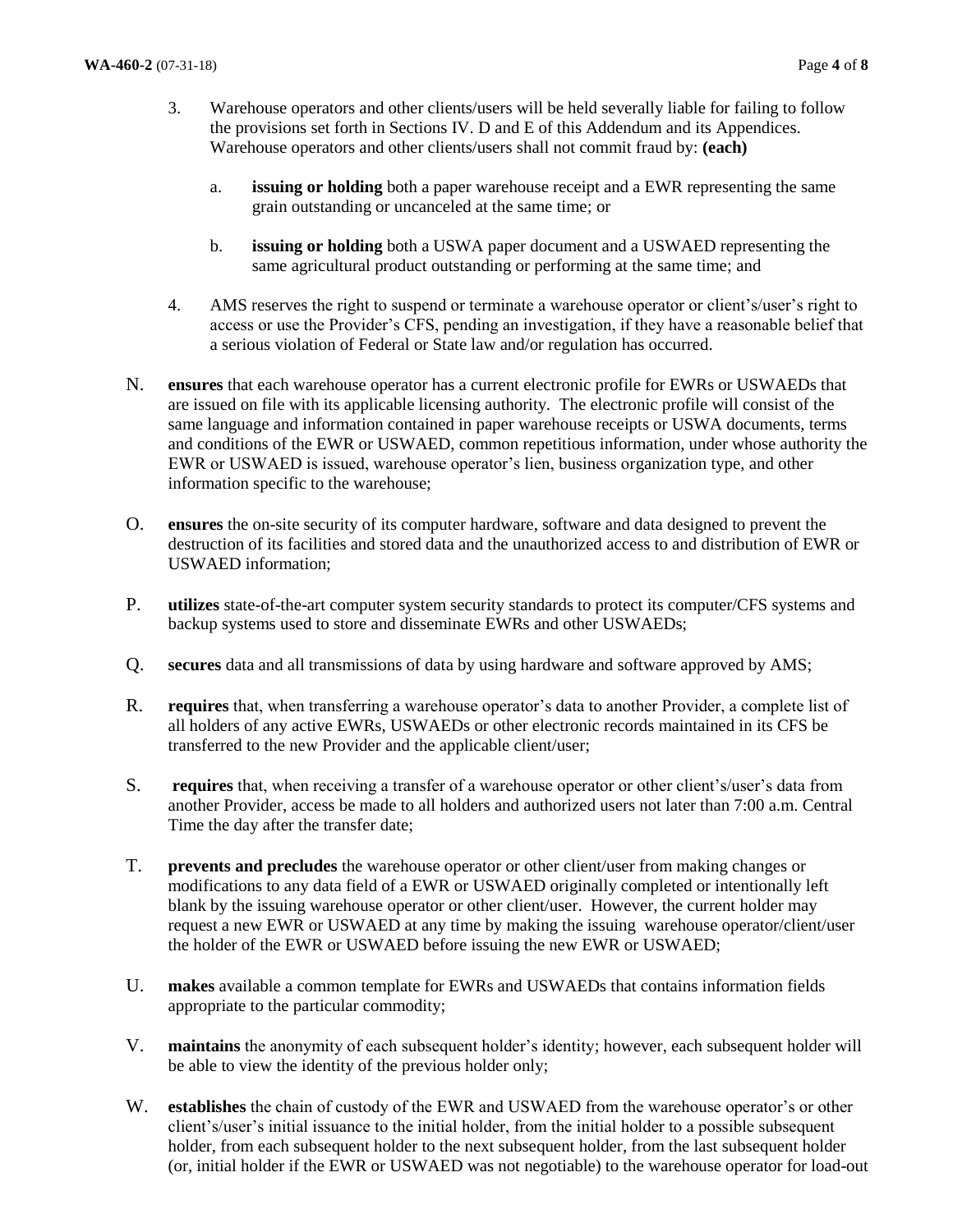or settlement, and the warehouse operator that is the final and the last holder and that cancels the EWR or USWAED in the Provider's CFS;

- X. **allows** the issuing warehouse operator to update only data in trailer files, storage charges and payment fields without being made the current holder;
- Y. **notifies** AMS and all CFS clients/users in writing not less than 60 calendar days prior to their planned termination of this Provider Addendum and Appendices; and
- Z. as set forth at 7 CFR Part 735.303(c), a warehouse operator not licensed under the USWA may, at its option, issue EWRs in accordance with AMS's WA-460, this Addendum and its Appendices; however, this option does not apply to a warehouse operator that is licensed under State law to store agricultural products in a warehouse if the warehouse operator elects to issue an EWR under State law.

# **III. Optional Issuance of Warehouse Receipts**

Warehouse operators operating under the provisions of this Addendum, its Appendices and the Provider's User Agreement shall have the option to issue warehouse receipts initially as a paper warehouse receipt or as a EWR.

# **IV. EWR and USWAED Information Requirements**

The EWR and USWAED Information Requirements are as provided for in this Addendum's Appendices, except as otherwise authorized by AMS. The Provider shall, at a minimum, make the elements listed in this Addendum's Appendices and below available to every USWA warehouse operator, State-licensed warehouse operator and warehouse operators not subject to regulation by Federal or State Warehouse licensing authorities who issue EWRs in their CFS. The Provider shall advise warehouse operators that it is the warehouse operator's responsibility to supply the necessary data to complete these elements.

A. Additional Information

This Addendum and its Appendices do not restrict the number of additional fields that may be made available to State licensing authorities or warehouse operators.

B. Required elements that can be modified without the warehouse operator being the holder

AMS will allow the warehouse operator to modify the EWR elements, "date through which storage has been paid", "storage start date", or "prepaid in or out charges" without being the holder of the EWR. The Provider shall notify the current holder of the EWR of any changes.

C. Suspending an EWR or USWAED to issue an Interim Paper Warehouse Receipt or USWA Document

When suspending an EWR or USWAED, respectively, to issue an Interim Paper Warehouse Receipt or USWA Document, the Provider shall follow the procedures set forth in this Addendum's Appendices, except as otherwise authorized by AMS.

D. Converting a Paper Warehouse Receipt or USWA Document to an EWR or USWAED

When converting a Paper Warehouse Receipt or USWA Document, respectively, to an EWR or USWAED, the Provider shall follow the procedures set forth in this Addendum's Appendices, except as otherwise authorized by AMS.

E. Trailer Files and Non-Required EWR or USWAED Data or Information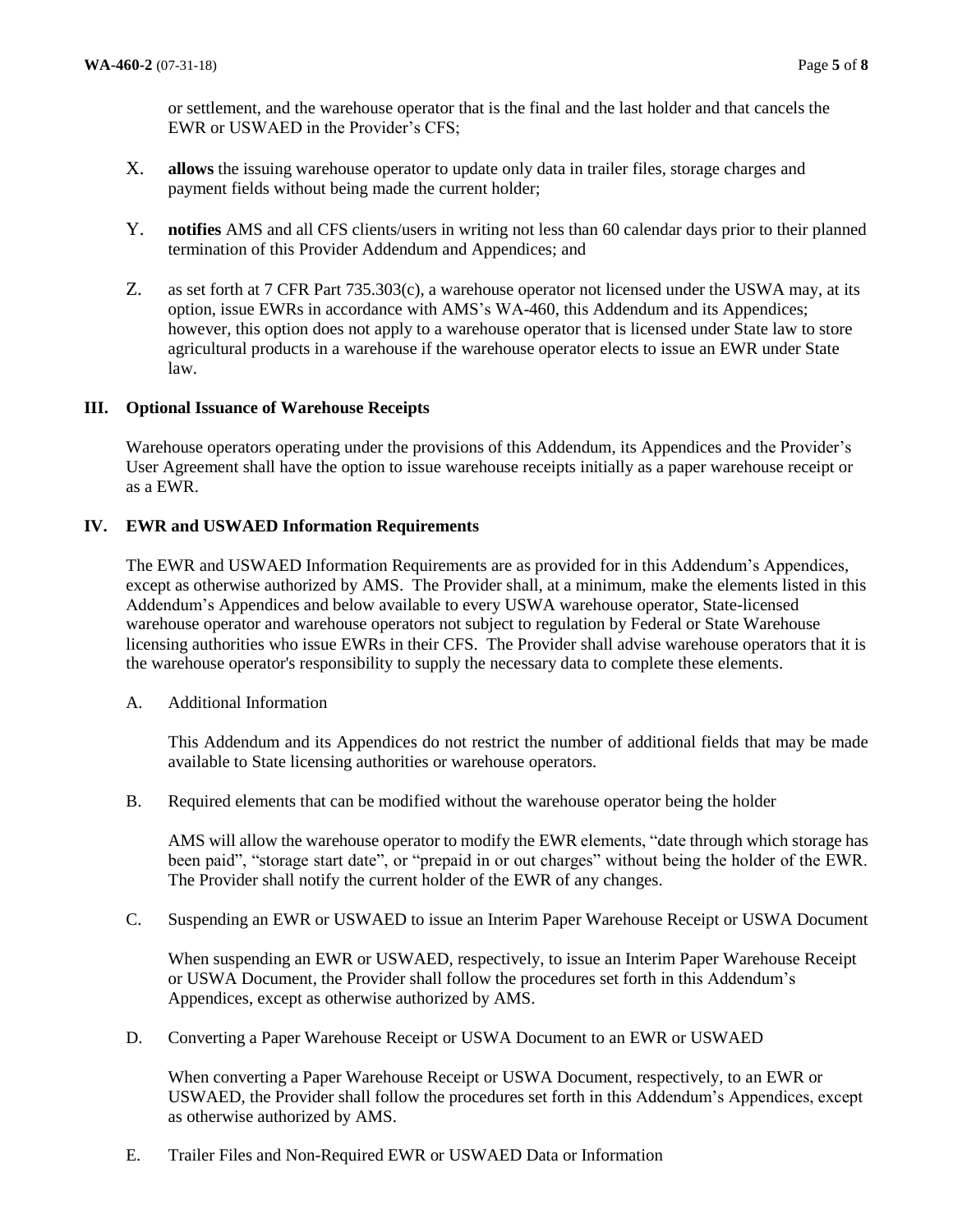Procedures governing trailer files and non-required EWR or USWAED data or information are set forth in this Addendum's Appendices, except as otherwise authorized by AMS.

# **V. Security of Data**

- A. The provider shall use only data encryption and security methods that are commonly used in the industry and which are recognized and approved by AMS.
- B. The Provider shall adhere to all aspects of Federal and State public disclosure and privacy laws and regulations.
- C. The Provider shall notify AMS of the name and address of the actual off-site location where the Provider's disaster-recovery records are stored.
- D. The Provider shall notify AMS and clients/users immediately if and/or when it detects any breach in security involving its software and/or computer systems that may compromise, in any way, the sanctity of EWRs, USWAEDs, or related data or information.

# **VI. Transmission of Data**

The Provider shall make available free of charge to AMS and State licensing authorities a common computer utility program that downloads USDA-approved warehouse examination data from their CFS.

# **VII. Required EWR and USWAED Information/Profiles for Warehouse Operators**

The Required EWR and USWAED information/profiles for Warehouse Operators are as provided for in this Addendum's Appendices, except as otherwise authorized by AMS. This information must be recorded on all EWRs or USWAEDs or within the warehouse operator's EWR or USWAED profile. Each warehouse operator shall have a posted EWR or USWAED profile.

# **VIII. Assignment of EWR and USWAED Serial Numbers**

The Provider shall ensure that: **(each)**

- A. Warehouse operators issue EWRs consecutively within the serial number range(s) assigned by AMS or the applicable licensing authority, and shall ensure that warehouse receipts are issued in sequential order and no duplicate warehouse receipt serial numbers are issued. AMS will assign EWR serial number ranges for warehouse operators who are not subject to regulation by Federal or State Warehouse Licensing Authorities.
- B. USWA licensed warehouse operators, or other client/users issue USWAEDs consecutively within the serial number range(s) assigned by AMS and shall ensure that USWAEDs are issued in sequential order and no duplicate USWAED serial numbers are issued.

# **IX. Suspension or Termination**

AMS, upon having reasonable belief that any serious violation of Federal or State law and regulations has occurred and pending an investigation, reserves the right to suspend or terminate AMS's WA-460, this Addendum and its Appendices.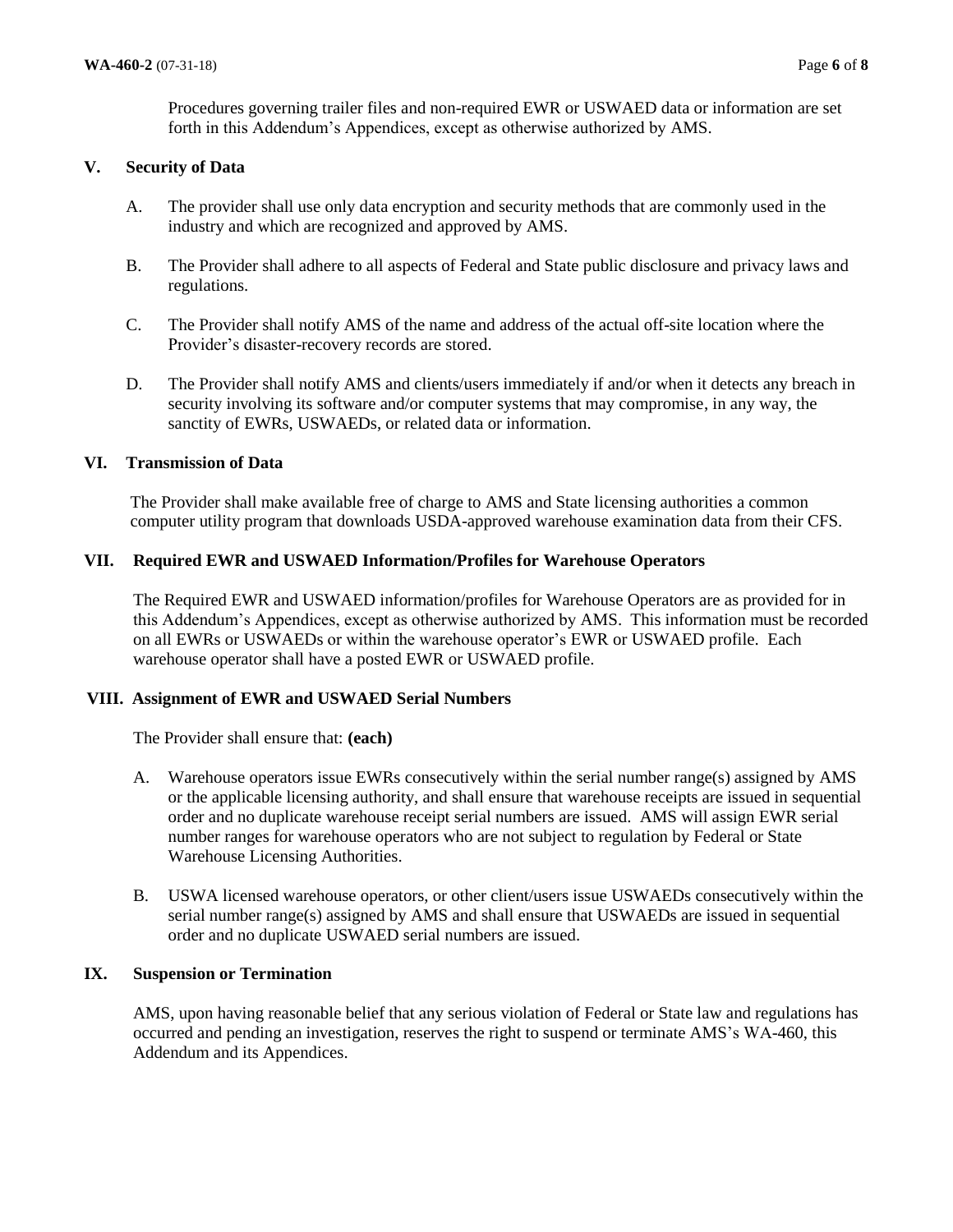#### **X. Contact:**

Chief, License and Storage Contract Branch Warehouse and Commodity Management Division P.O. Box 419205 – Stop 9148 Kansas City, MO 64141-6205 Phone: 816-926-6474 Fax: 844-930-0174

*(a)* Name of Provider

*(b)* Signature of Provider

*(c)* Title of Provider

*(d)* Date

*(e)* Signature of the Administrator of the Agricultural Marketing Service

*(f)* Date

**NOTE:** *The following statement is made in accordance with the Privacy Act of 1974 (5 U.S.C. 552a - as amended). The authority for requesting the information identified on this form is 7 CFR Part 735, the United States Warehouse Act (Pub. L. 106-472), and the Commodity Credit Corporation Charter Act (15 U.S.C. 714 et seq.). The information will be used to establish and maintain a database and central filing system for electronically filing grain warehouse*  receipts and electronic documents issued under the United States Warehouse Act. The information collected on this form may be disclosed to other *Federal, State, Local government agencies, Tribal agencies, and nongovernmental entities that have been authorized access to the information by*  statute or regulation and/or as described in applicable Routine Uses identified in the System of Records Notice for USDA/FSA-2, Farm Records File (Automated) and USDA/FSA-3, Consultants File. Providing the requested information is voluntary. However, failure to furnish the requested *information will result in a determination of ineligibility to obtain new licensing or retain existing licensing under the United States Warehouse Act.*

According to the Paperwork Reduction Act of 1995, an agency may not conduct or sponsor, and a person is not required to respond to, a collection of *information unless it displays an OMB control number. The valid OMB control number of this information collection is 0581-0305. The time required*  to complete this information collection is estimated to average 30 minutes per response, including the time for reviewing instructions, searching existing *data sources, gathering and maintaining the data needed, and completing and reviewing the collection of information.* 

*The provisions of appropriate criminal and civil fraud, privacy, and other statutes may be applicable to the information provided. RETURN THIS COMPLETED FORM TO THE WAREHOUSE AND COMMODITY MANAGEMENT DIVISION, STOP 9148, P.O. BOX 419205, KANSAS CITY, MO 64141-6205.*

In accordance with Federal civil rights law and U.S. Department of Agriculture (USDA) civil rights regulations and policies, the USDA, its Agencies, offices, and employees, and institutions<br>participating in or administerin *program or activity conducted or funded by USDA (not all bases apply to all programs). Remedies and complaint filing deadlines vary by program or incident.* 

Persons with disabilities who require alternative means of communication for program information (e.g., Braille, large print, audiotape, American Sign Language, etc.) should contact the<br>responsible Agency or USDA's TARGET

*To file a program discrimination complaint, complete the USDA Program Discrimination Complaint Form, AD-3027, found online a[t http://www.ascr.usda.gov/complaint\\_filing\\_cust.html](http://www.ascr.usda.gov/complaint_filing_cust.html) and at*  any USDA office or write a letter addressed to USDA and provide in the letter all of the information requested in the form. To request a copy of the complaint form, call (866) 632-9992.<br>Submit your completed form or letter